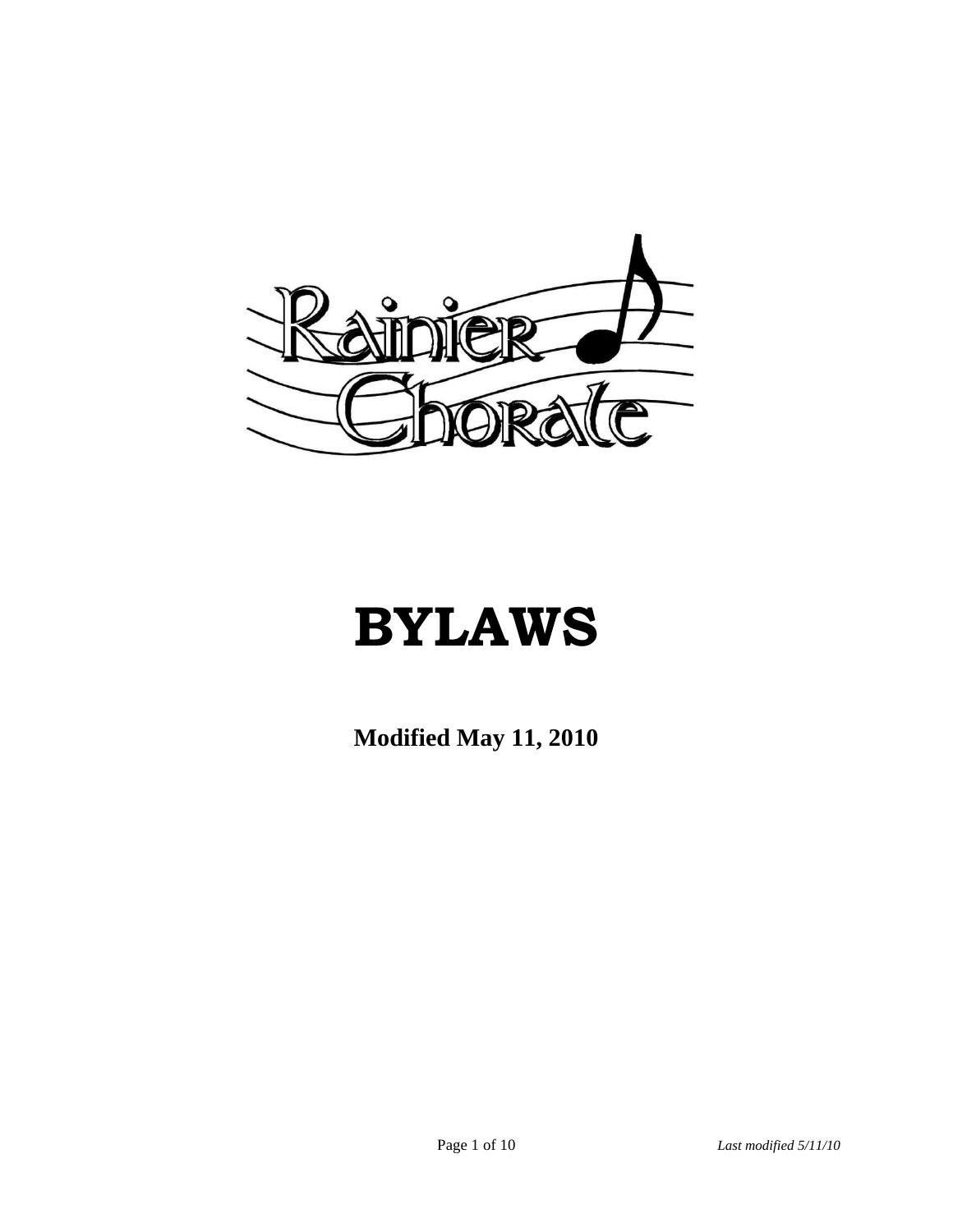# **RAINIER CHORALE**

# **BYLAWS**

# **ARTICLE I Board of Directors**

#### **SEC. 1 GOVERNING BOARD**

Sec. 1a The government of the Rainier Chorale, herein known as the Chorale, shall be in the hands of a Board of Directors, herein known as the Board.

#### **SEC. 2 BOARD ELECTIONS AND TERMS**

Sec. 2a The members of the Board shall be elected by the Chorale and shall hold his/her positions for three (3) years, until he/she are re-elected or his/her successors are elected.

Sec. 2b The number of members to be elected per year shall be as documented in Appendix A.

#### **SEC. 3 OFFICER ELECTIONS AND TERMS**

Sec. 3a At the first Board meeting following the Annual Business Meeting, the Board will elect four officers to one (1) year terms: President, Vice President, Secretary and Treasurer. The remaining five (5) members will be Members at Large. A Board member may not serve as President until he/she has served at least one year in another capacity on the Board.

Sec. 3b All current Board members are eligible for election to an officer's position.

Sec. 3c All current officers can be re-elected to his/her position an unlimited number of terms.

Sec. 3d Upon completion of his/her term, the past President will serve a one (1) year term as a non-voting advisor to the Board.

#### **Sec. 4 VACANCIES**

Sec. 4a Should a vacancy occur among the Board members, the Board shall fill the vacancy from the latest Board candidate election list, or by appointment of a Chorale member. Should a vacancy occur among the officers, the Board shall fill the vacancy from the current Board members, by appointment. These vacancy appointments shall only be valid until the next Board member elections.

#### **SEC. 5 QUORUM**

Sec. 5a Unless specifically otherwise required by these bylaws, Board action shall be by majority vote of the Board members present. Five (5) members of the Board shall constitute a quorum for the transaction of business.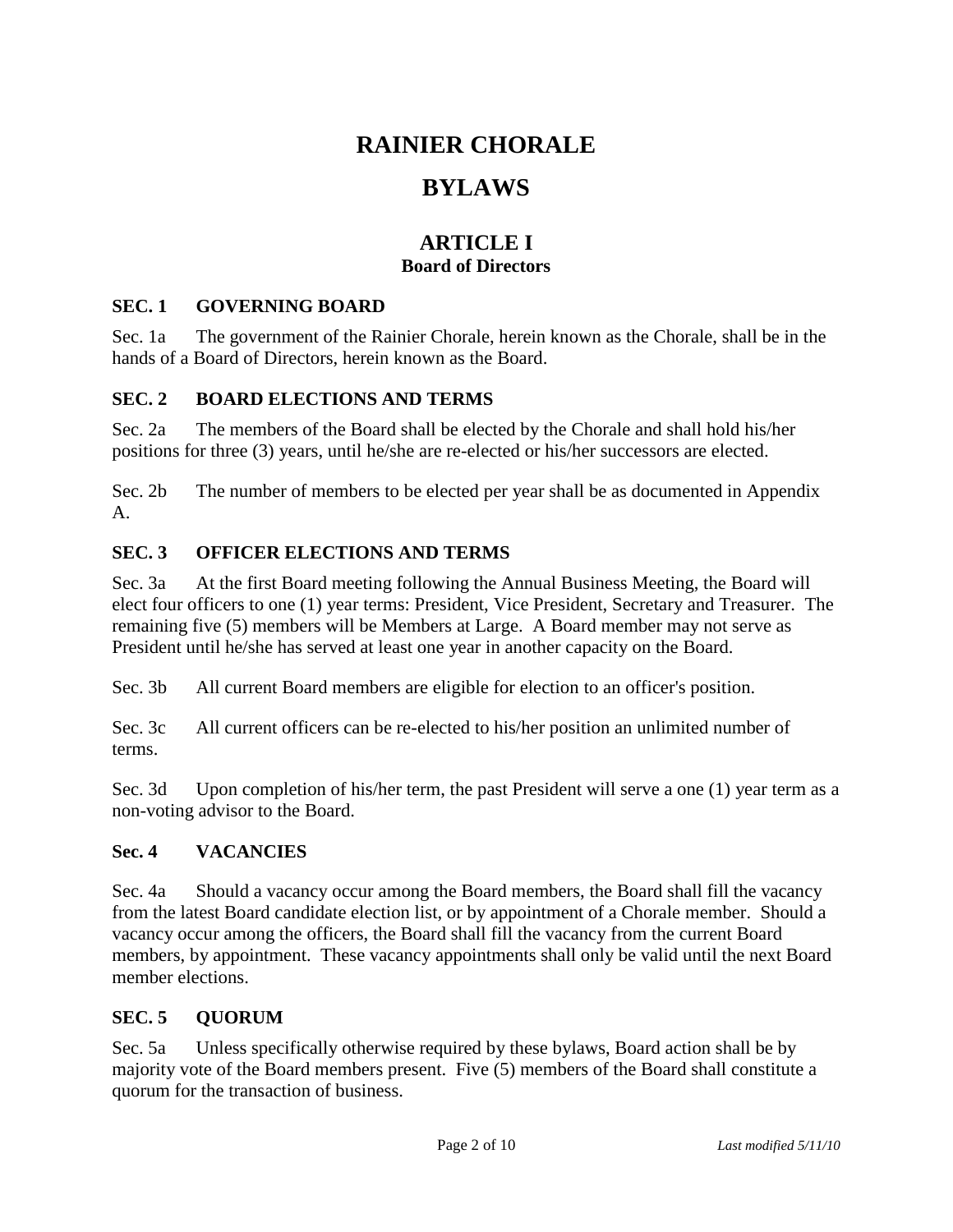# **SEC. 6 RESPONSIBILITY OF THE BOARD**

Sec. 6a The Board shall have control of the affairs of the Chorale. It shall generally manage and direct everything of interest to the Chorale, not specifically provided for in these bylaws.

# **SEC. 7 EXECUTIVE DIRECTOR**

Sec. 7a The Executive Director, if retained by the Board, shall be the community spokesperson for the Chorale and the liaison between the Chorale and the Arts, Business and Public sectors. The Executive Director will take direction from and be responsible to the Board.

# **SEC. 8 FINANCIAL REVIEW**

Sec. 8a The Board shall order a certified review of the books and accounts of the Chorale to be prepared within sixty (60) days of the close of the Chorale's fiscal year. Copies of said review are to be delivered to all Board members promptly upon completion.

# **SEC. 9 MEETINGS OF THE BOARD**

Sec. 9a The Board shall meet for the transaction of business at the call of the President, or at least once a month, during the Chorale's concert season (see Article IX, Sec. 1a).

# **SEC. 10 ELECTION OF PRESIDENT PRO-TEM**

Sec. 10a If a regular meeting of the Board is not called by the President for more than two (2) months, a quorum of the Board may elect a President Pro-tem for the sole purpose of calling and conducting said meeting.

# **SEC. 11 SUSPENSION OF MEETINGS OF THE BOARD**

Sec. 11a Regular meetings of the Board may be suspended upon consensus of at least six (6) members of the Board.

# **SEC. 12 SPECIAL MEETINGS OF THE BOARD**

Sec. 12a Special meetings of the Board may be called by the President or at least six (6) members of the Board.

# **SEC. 13 ACCOUNTABILITY OF THE BOARD**

Sec. 13a All actions and responsibilities of the Board shall be accountable to the Chorale.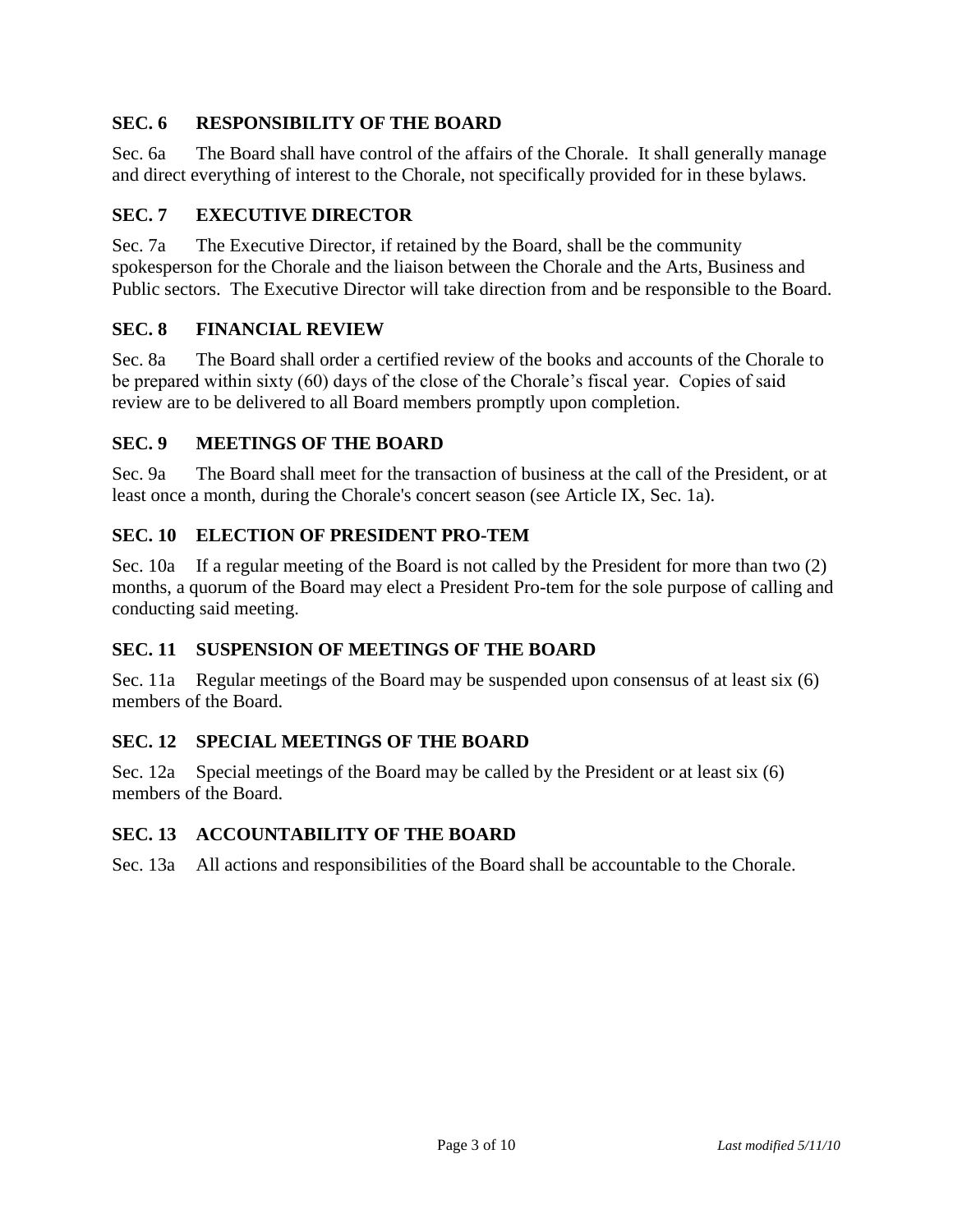# **ARTICLE II Duties of Elected Officers**

#### **SEC. 1 PRESIDENT**

Sec. 1a The President of the Chorale shall be responsible for presiding at all meetings of the Chorale, and shall be an ex-officio member of all committees of the Chorale. The President shall be empowered to appoint from the Active Membership of the Chorale such persons for specified duties as may be necessary to conduct the business of the Chorale. The President shall also be empowered to hire such employees, i.e. instrumentalists, soloists, etc., as are needed to facilitate conducting of the business of the Chorale. All such appointments or employments shall be with the approval of the Board, and unless otherwise specifically provided for by action of the Board, no such appointment or employment shall exceed one year. The President shall also be responsible, in coordination with the Treasurer and the Board as a whole, for preparing the budget of the Chorale.

#### **SEC. 2 VICE PRESIDENT**

Sec. 2a In absence or disability of the President, the Vice President shall perform the duties of the office of President, and during such time, shall be an ex-officio member of all committees of the Chorale. In the absence of both the President and Vice President, Board shall appoint one (1) of its number as acting president.

Sec. 2b The Vice President shall assist the President in the execution of the duties as described in Article II, Sec. 1a, as requested by the President.

Sec. 2c The Vice President shall be responsible for maintaining a current list of all Active Members with their places of residence and telephone numbers.

# **SEC. 3 SECRETARY**

Sec. 3a The Secretary shall maintain a current copy of these bylaws and other records as designated by the Board and shall perform such other duties as requested by the President.

#### **SEC. 4 TREASURER**

Sec. 4a The Treasurer shall receive and disburse the funds of the Chorale. The Treasurer shall keep the accounts in books belonging to the Chorale, which shall at all times be open to the inspection of the Board; shall promptly deposit in such depositories as shall be designated by the Board all monies received, and said deposits shall be made to an appropriate account of the Chorale. The Treasurer shall provide a report of the current financial status of the Chorale at each meeting of the Board. All withdrawals of money must be by authority of the Treasurer and one (1) other officer designated by the President. No bills shall be paid by other than check. At the discretion of the Board, the Treasurer shall give good and sufficient bond in a surety company, for an amount to be decided by the Board; the expense for obtaining the bond to be borne by the Chorale.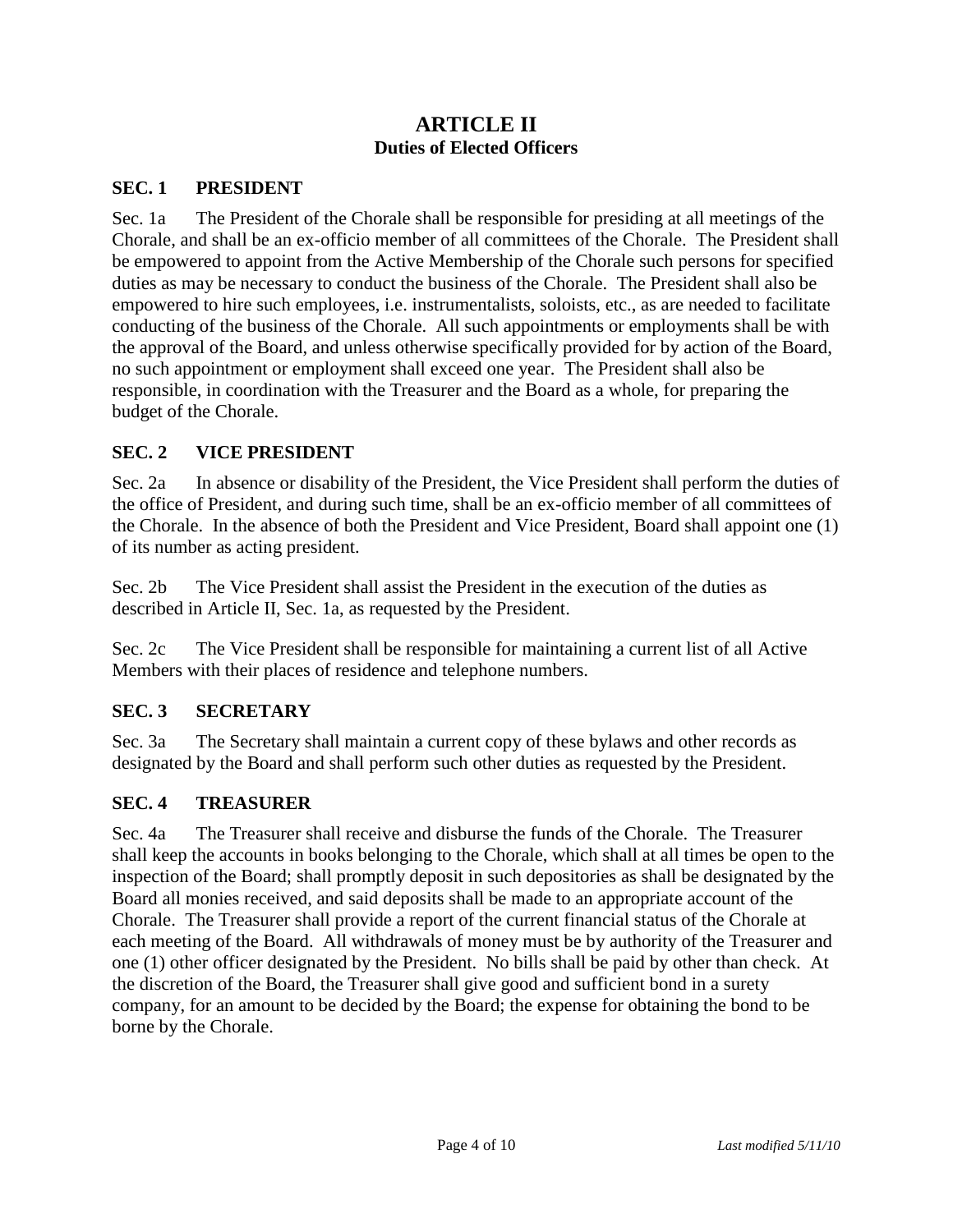#### **ARTICLE III Ad Hoc Committees**

#### **SEC. 1 APPOINTMENT OF COMMITTEES**

Sec. 1a Specific committees shall be appointed on an as-needed basis and dissolved upon completion of their specified task(s) or at the discretion of the Board.

#### **SEC. 2 COMMITTEE LIAISON**

Sec. 2a A member of the Board shall be appointed to each committee to serve as liaison between the Board and the committee.

#### **SEC. 3 COMMITTEE OFFICERS**

Sec. 3a Each committee shall elect such officers as it deems necessary for the performance of its task(s).

#### **ARTICLE IV Artistic Director and Accompanist**

#### **SEC. 1 CONTRACTING OF ARTISTIC DIRECTOR AND ACCOMPANIST(S)**

Sec. 1a The President shall, with the advice and approval of the Board, engage by contract the services of an Artistic Director and an Accompanist. Any contract between the Chorale and Artistic Director or Accompanist(s) shall be approved by the Board, and no provision of any such contract shall run for more than one (1) year.

#### **SEC. 2 ROLE OF ARTISTIC DIRECTOR**

Sec. 2a The Artistic Director shall provide the overall artistic direction and appearance of the Chorale. The Artistic Director and the Board shall define the qualifications, suitability and temperament of needed artists for particular programs. The Artistic Director shall be responsible for all his/her actions to the Board, and shall put forth every effort to make and keep the Chorale in the first rank of all musical organizations in the area.

#### **SEC. 3 RESPONSIBILITY OF ARTISTIC DIRECTOR**

Sec. 3a The Artistic Director shall have complete charge of all rehearsals and concerts including music selection, complete authority to preserve order and, with the consent of the Board, to suspend an inattentive, indifferent, or recalcitrant member from participation in any rehearsal or concert. The Artistic Director shall relinquish charge of any rehearsal to the President for a reasonable period of time for a recess, for announcements, or to conduct Chorale business.

#### **SEC. 4 AUDITIONS**

Sec. 4a The Artistic Director, with the support of the Board, shall have the power to reaudition any or all Active Members of the Chorale.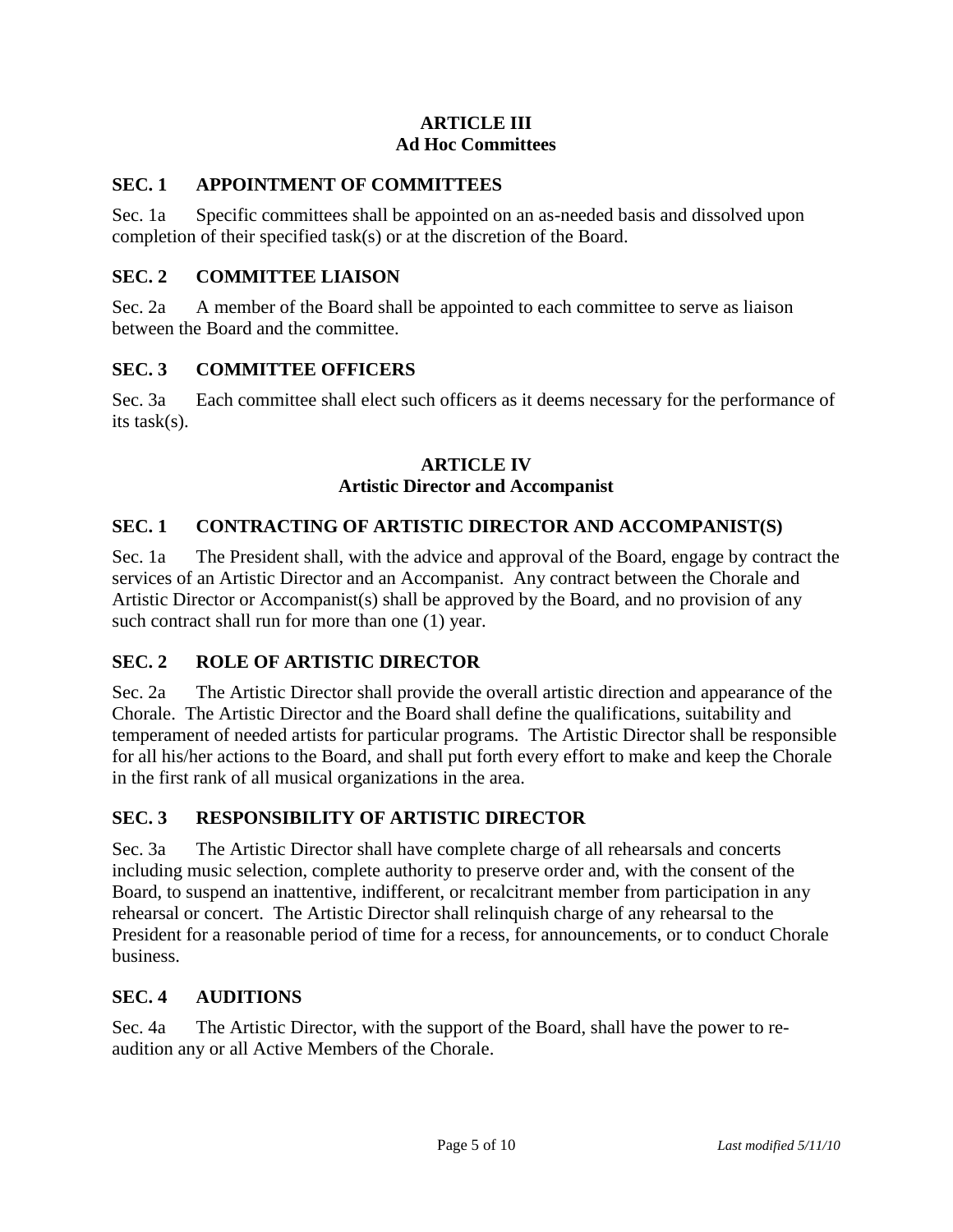# **SEC. 5 RESPONSIBILITY OF ACCOMPANIST(S)**

Sec. 5a The Accompanist(s) shall accompany, as needed, the Chorale at all rehearsals and performances.

#### **SEC. 6 SELECTION OF SUBSTITUTES**

Sec. 6a In the event the Artistic Director and/or Accompanist(s) is unable to perform his/her duties at a regular rehearsal(s) or performance, the President may hire a substitute, upon the recommendation of the Artistic Director and/or the Accompanist(s), for the period of incapacity. The compensation for the substitute shall be according to the ability and status of the artist hired.

#### **ARTICLE V Membership**

#### **SEC. 1 MEMBERSHIP REQUIREMENTS**

Sec. 1a The requirements for Active (Performing) Membership in the Chorale shall consist of payment of current dues and music fees and adherence to such other guidelines as published by the Board. The Board may establish honorary or scholarship memberships as it deems appropriate.

#### **SEC. 2 ACTIVE MEMBERSHIP**

Sec. 2a Only Active Members shall be permitted to sing in concerts or to vote at any meeting of the Chorale. Persons of musical ability may become Active Members upon application and verification of said ability by the Artistic Director, in consultation with the Board. Such verification of musical ability will be as deemed appropriate by the Artistic Director. An Applicant will become an Active Member upon payment of dues (or as provisioned in Article V, Sec. 1a). Thereafter, a person remains an active member until (a) the resignation of the member, (b) failure to pay dues (or to make provision as stated in Article V, Sec. 1a) for any reason within the time limit stated in Article VI, Sec. 2a, (c) removal from Active Membership by the Chorale in accordance with these bylaws, or (d) lack of active participation for a period in excess of twelve (12) months.

#### **SEC. 3 SUSPENSION/REVOCATION OF MEMBERSHIP**

Sec. 3a The President and/or Artistic Director shall have the power to recommend to the Board the suspension or removal of any individual from Active Membership by reason of negligent attendance, indifference to instruction, or demeanor or conduct deemed not in the best interest of the Chorale. Notice of such recommendation shall be given to the individual involved, and such individual shall be granted the opportunity to appear before the Board to give an explanation and to answer questions, prior to any decision by the Board. Thereafter, if the Board, by a majority vote, determines that such individual should be suspended or dropped for any of the reasons stated above, the individual shall be suspended or removed from Active Membership by written notice.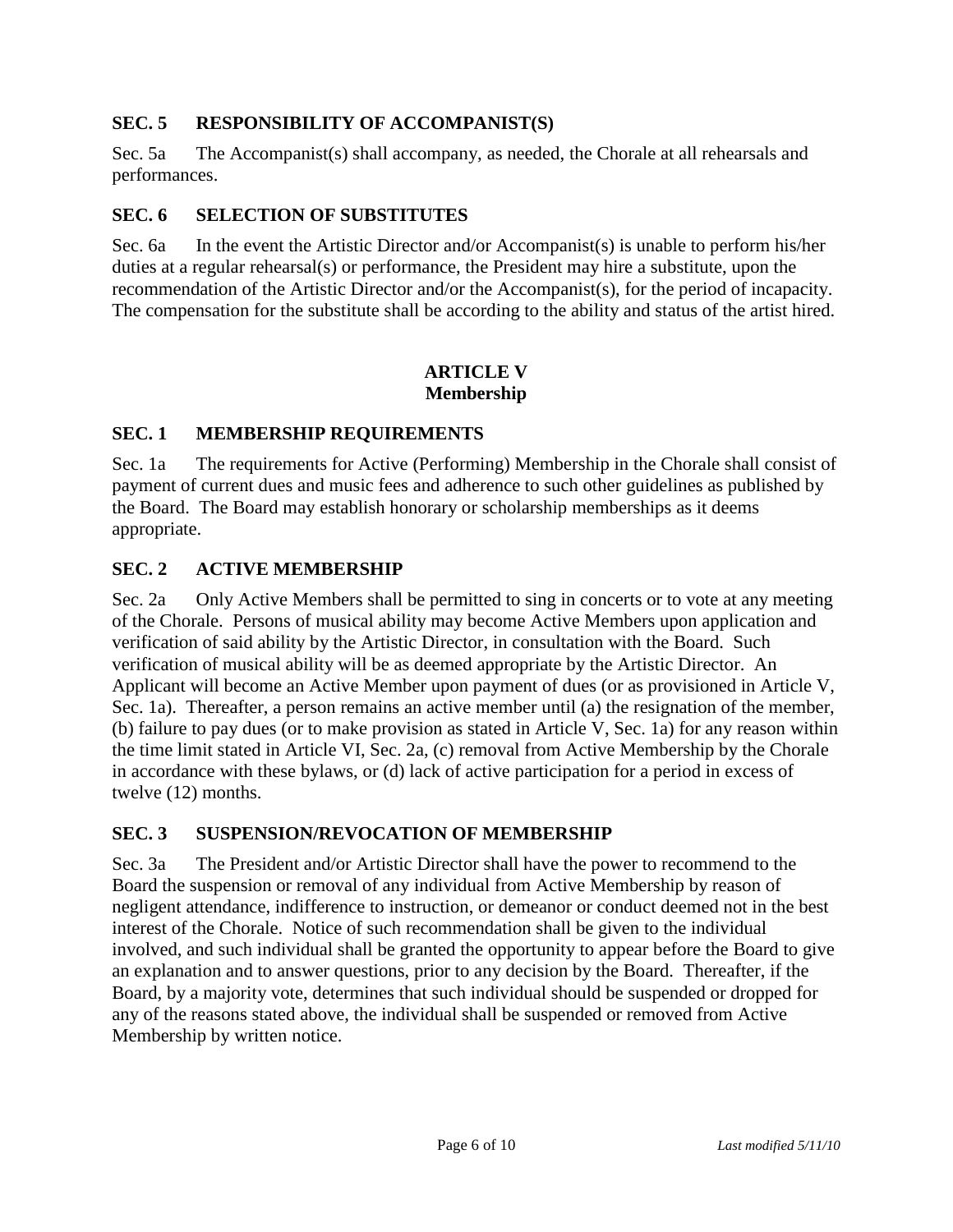#### **ARTICLE VI Dues and Assessments**

#### **SEC. 1 SETTING OF DUES**

Sec. 1a Any change in the amount and scheduling of intervals of payment of the dues will require the affirmative vote of three-fourths (3/4) of the Active Members present and voting at a Chorale business meeting. The new dues rate and scheduling will be documented in Appendix B.

#### **SEC. 2 DUES INTERVALS**

Sec. 2a Dues for continuing Active Members other than honorary or scholarship members shall be due and payable at the first rehearsal of the month shown in Appendix B.

#### **SEC. 3 FAILURE TO PAY DUES**

Sec. 3a If any Active Member in default of payment thirty (30) days after the scheduled date of each interval, it shall be the duty of the Treasurer to give notice of such default to applicable Active Member(s), whereupon the Active Member(s) shall be required to make satisfactory arrangements with the Treasurer for deferred payment of dues.

Sec. 3b If any Active Member is in default of payment sixty (60) days after the scheduled date of each interval, it shall be the duty of the Treasurer to notify the Board of such failure. The Board shall have the responsibility of determining the action to be taken. If so instructed by the Board, the Vice President shall notify the Active Member(s) in writing of the Board's decision.

#### **SEC. 4 EXCEPTIONS**

Sec. 4a Dues shall be set by the Board for any member who joins in mid-season.

#### **ARTICLE VII Business Meetings**

#### **SEC. 1 DATE AND AGENDA**

Sec. 1a The date and agenda of the annual business meeting of the Chorale shall be determined by the Board.

#### **SEC. 2 FINANCIAL REPORT**

Sec. 2a The Board shall make a comprehensive financial report to the Active Membership and shall keep the Active Members informed of all matters concerning the welfare of the Chorale.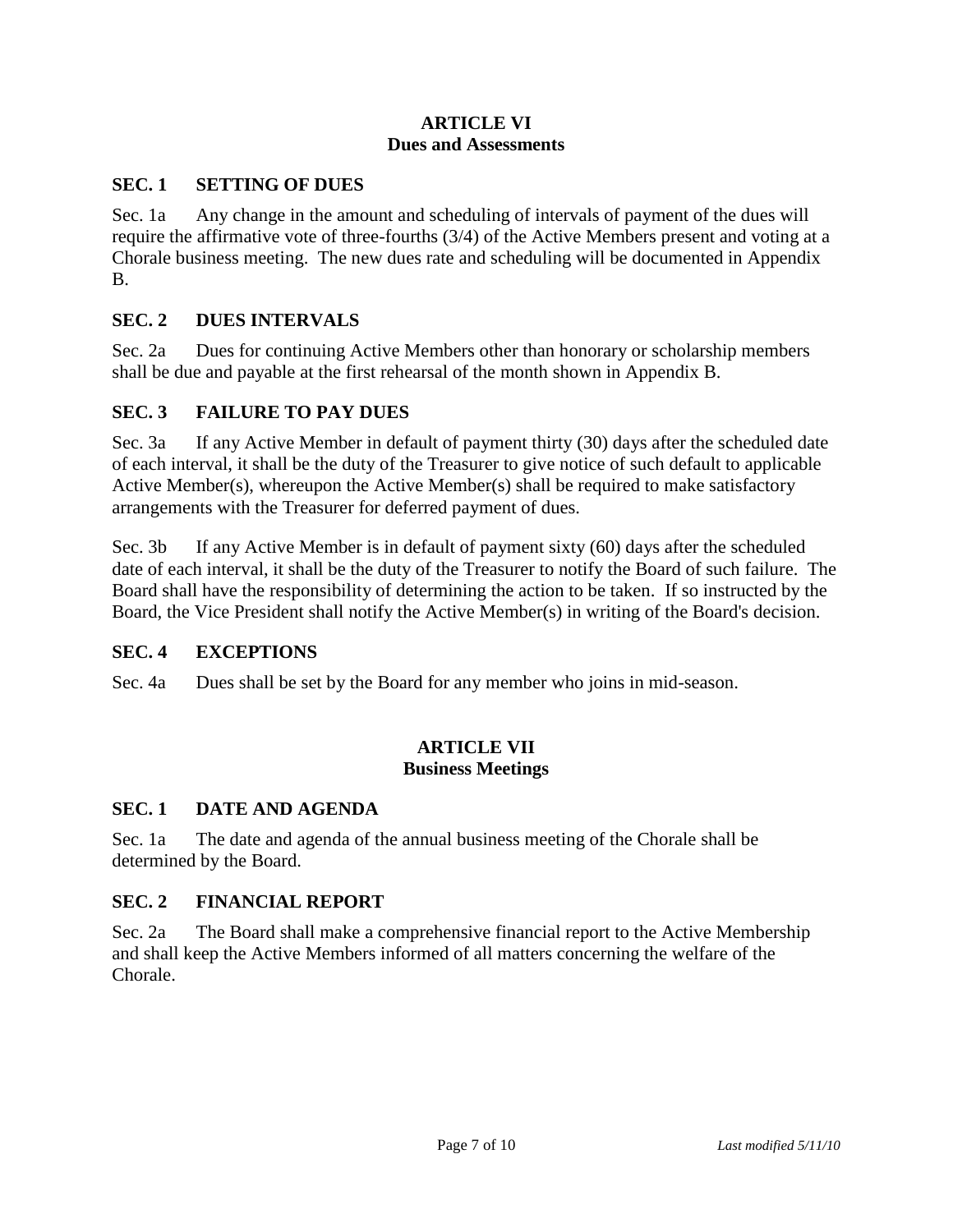# **SEC. 3 NOTICE OF ANNUAL BUSINESS MEETING**

Sec. 3a The President shall, at least two (2) weeks before the annual business meeting, announce to the Active Members the time and place of said annual business meeting. The annual business meeting may, by majority vote of the Active Members present, be postponed to a later date.

# **SEC. 4 SPECIAL BUSINESS MEETINGS**

Sec. 4a Special business meetings of the Chorale may be held at any time at the call of the President or at the written request of ten (10) Active Members of the Chorale or of a majority of the Board, which call shall set forth the special business to come before the Chorale. The Active Membership shall be notified of any special meetings. All regular rehearsals, without further notice, may be considered meetings for the transaction of any business. A simple majority of the Active Members present shall constitute a quorum for the transaction of business at any regular or special meeting.

#### **ARTICLE VIII Elections**

# **SEC. 1 ELECTION INTERVALS**

Sec. 1a Board elections shall be held before the end of the Chorale's concert season (see Article IX, Sec. 1a).

# **SEC. 2 NOMINATIONS OF CANDIDATES**

Sec. 2a The President shall appoint a nominating committee, none of whom shall be officers of the Chorale, whose duty it shall be to nominate candidates for the Board. The nominating committee shall deliver a list of nominations to the President no later than two (2) weeks prior to the election. The candidates selected by the Nominating Committee shall be announced and introduced to the Active Membership at each rehearsal thereafter until the election.

# **SEC. 3 FLOOR NOMINATIONS**

Sec. 3a Other nominations for the vacant or open Board positions may be made from the floor by any member of the Chorale at the annual election, but only with the prior approval of the nominee.

# **SEC. 4 ELECTION METHODS**

Sec. 4a In the event there are more candidates in nomination than there are Board positions to be elected, the elections shall be by secret ballot. Otherwise, a voice vote of the Active Membership shall suffice. In the event the election is by secret ballot, the President shall appoint two (2) tellers to distribute and count ballots.

# **SEC. 5 ELECTION REQUIREMENTS**

Sec. 5a A simple majority of the Active Members voting will determine the election of each Board member.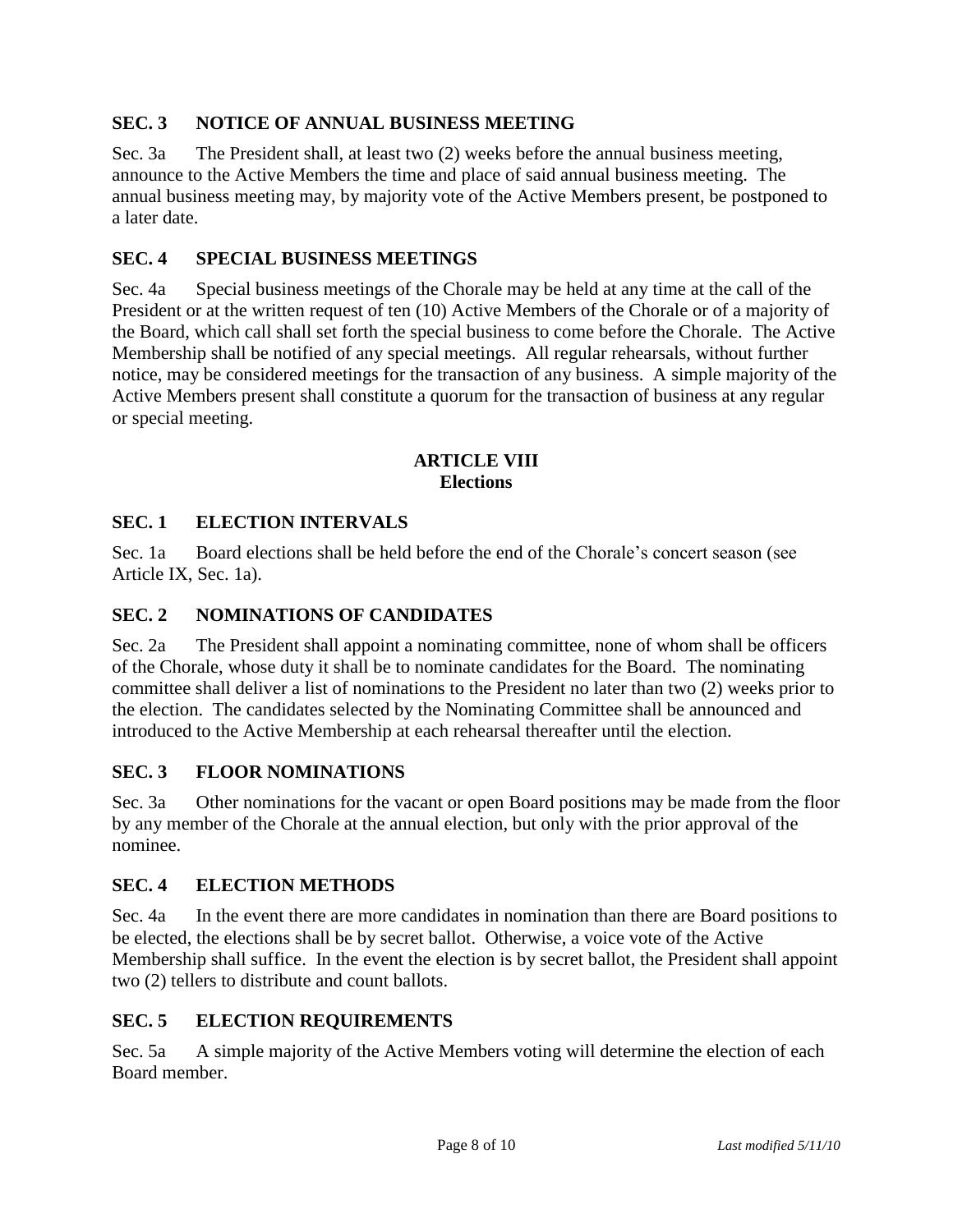# **ARTICLE IX Rehearsals**

#### **SEC. 1 PERIOD OF REHEARSALS**

Sec. 1a Regular rehearsals of the Chorale shall be held weekly during the concert season, which shall start in September and end in June of the following year. Actual start and end dates shall be established by the Board. Additional rehearsals may be held at any time at the discretion of the Board and the Artistic Director.

#### **ARTICLE X Bylaws Amendments or Changes**

#### **SEC. 1 AMENDMENT METHODS**

Sec. 1a Written notice of any proposed alterations or amendments to the bylaws of the Chorale shall be available to the Active Members of the Chorale, at any regular meeting of the Chorale, at least two (2) weeks before any action is taken thereon. Adoption of any such alterations or amendments requires an affirmative vote of three-fourths (75%) of the Active Members present. The bylaws will be reviewed on a yearly basis by an ad hoc committee of the Board for possible revisions.